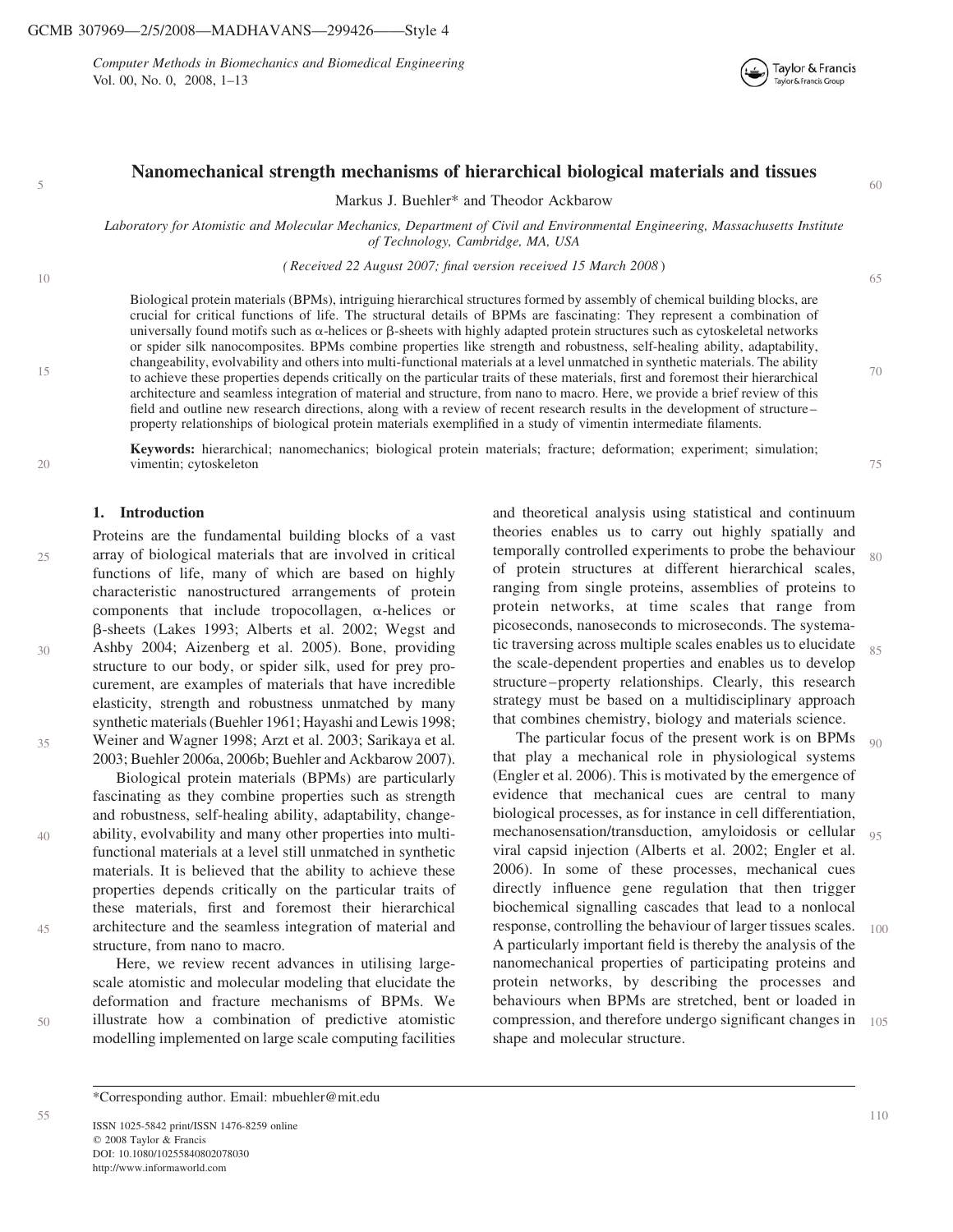## 2 M.J. Buehler and T. Ackbarow

Theories that describe these mechanical processes and properties must explicitly consider the chemical bonding and molecular structure, due to the strong interaction of chemistry and mechanics (Buehler 2007). In addition, biological processes often involve mechanical properties that are controlled by chemical cues (Alberts et al. 2002). This combination is the equivalent of the extension of systems biology towards the ultimate material nano-scale at the boundary of chemistry, biology and materials science (Ackbarow and Buehler). This could help to answer important open questions in the biological sciences, such as the elucidation of the boundaries and characteristics that distinguish a 'material' and 'living organism'.

125

120

115

## 1.1 Materials science of biological materials

Historically, the use of classes of materials has been used classify stages of civilisations, ranging from stone age more than 300,000 years ago, to the bronze age, and possibly the silicon age in the late 20th and early 21st century. However, a systematic analysis of materials in the context of linking chemical and physical concepts with engineering applications has not been achieved until quite recently. For instance, 50 years ago, E. Orowan, M. Polanyi and G.I. Taylor discovered dislocations, a concept proposed theoretically in 1905 by V. Volterra. It was discovered that dislocations represent the fundamental mechanism of plastic deformation of metals and other ductile, crystalline materials (Taylor 1934; Hirth and Lothe 1982). Remarkably, it was not until dislocations and other nano- and microscopic mechanisms have been understood theoretically that major breakthroughs have been possible that utilise this knowledge, to enable building airplanes, cars, space shuttles and more recently, nanodevices, through synthesis of ultra-strong and heat resistant materials, for instance (Buehler 2007). 130 135 140 145

Perhaps, today we stand at a similar cross-road: Biological materials and systems are vital elements of life, and therefore, a rigorous understanding of the matter that makes life 'work' is in reach. This may enable us eventually to integrate concepts from living systems into materials design, seamlessly. Optical, mechanical and electrical properties at ultra-small material scales, their control, synthesis and analysis as well as their theoretical description represent major scientific and engineering challenges and opportunities. However, just like in the case of more conventional materials, these breakthroughs will probably only be accessible provided that the fundamentals are well understood. Characterisation of the materials found in biology within a rigorous materials science approach is aimed towards the elucidation of these fundamental principles of assembly, deformation and fracture of these materials.

Deformation and fracture properties are intimately linked to the atomic microstructure of the material. Whereas crystalline materials show mechanisms such as dislocation nucleation and growth or crack extension, biological materials feature molecular unfolding or intermolecular sliding, with a particular significance of rupture of chemical bonds such as hydrogen bonds (the focus of this article), covalent cross-links or intermolecular entanglement. Much different mechanisms operate at larger length scales, where the interaction with cells, and of cells with one another, different tissue types and the influence of tissue remodelling become more evident. The dominance of specific mechanisms is controlled by geometric parameters as well as the structural arrangement of the protein's elementary building blocks, across many hierarchical scales, from nano to macro (Figure 1). 170 175

It is known from other fields in materials science that nano- or microscopic structures control the macroscopic material behaviour: For example, grain size reduction or confinement leads to an increase of the strength of crystalline metals (Nieh and Wadsworth 1991; Yip 1998; Blanckenhagen et al. 2001; Wolf et al. 2003) (Hall–Petch effect) and a reduction of strength at even smaller scales (inverse Hall–Petch effects). Deformation maps have been proposed to characterise material properties for engineering applications (Frost and Ashby 1982). Discovering similar insight into the scaling behaviour, and the understanding of how structural features control the properties of biological structures and materials represents and important frontier of research. A particularly challenging question is the elucidation of the significance and the role of nanostructures for macroscopic properties. 180 185 190 195

A major trait of biological materials is the occurrence of hierarchies and, at the molecular scale, the abundance of weak interactions such as H-bonds. The presence of hierarchies in biological materials may be vital to take advantage of molecular and sub-molecular features, often characterized by weak interactions, and enhance their properties so that they become more proncounced at larger scales, in order to provide a link between structural organisation and function (Fraser and Bickmore 2007). Utilisation of weak interactions makes it possible to synthesise strong materials at moderate temperatures and thus with limited energy use, albeit at possibly longer time scales (biological systems assemble at time scales from seconds to years). Clearly, this calls for the development of new methods that provide more rapid synthesis of such  $_{210}$ materials. An important distinction between traditional and biological materials is the geometrical occurrence of defects. While defects are often distributed randomly over the volume in crystalline materials, biological materials consist of an ordered structure that reaches down to the 215 nano-scale. Notably, in many biological materials, defects are appear with atomistic or molecular precision, and may play a major role in the material behaviour observed at larger scales. These features have been observed in bone, nacre, collagenous tissue or cellular protein networks.  $200$ 205 220



150

155

165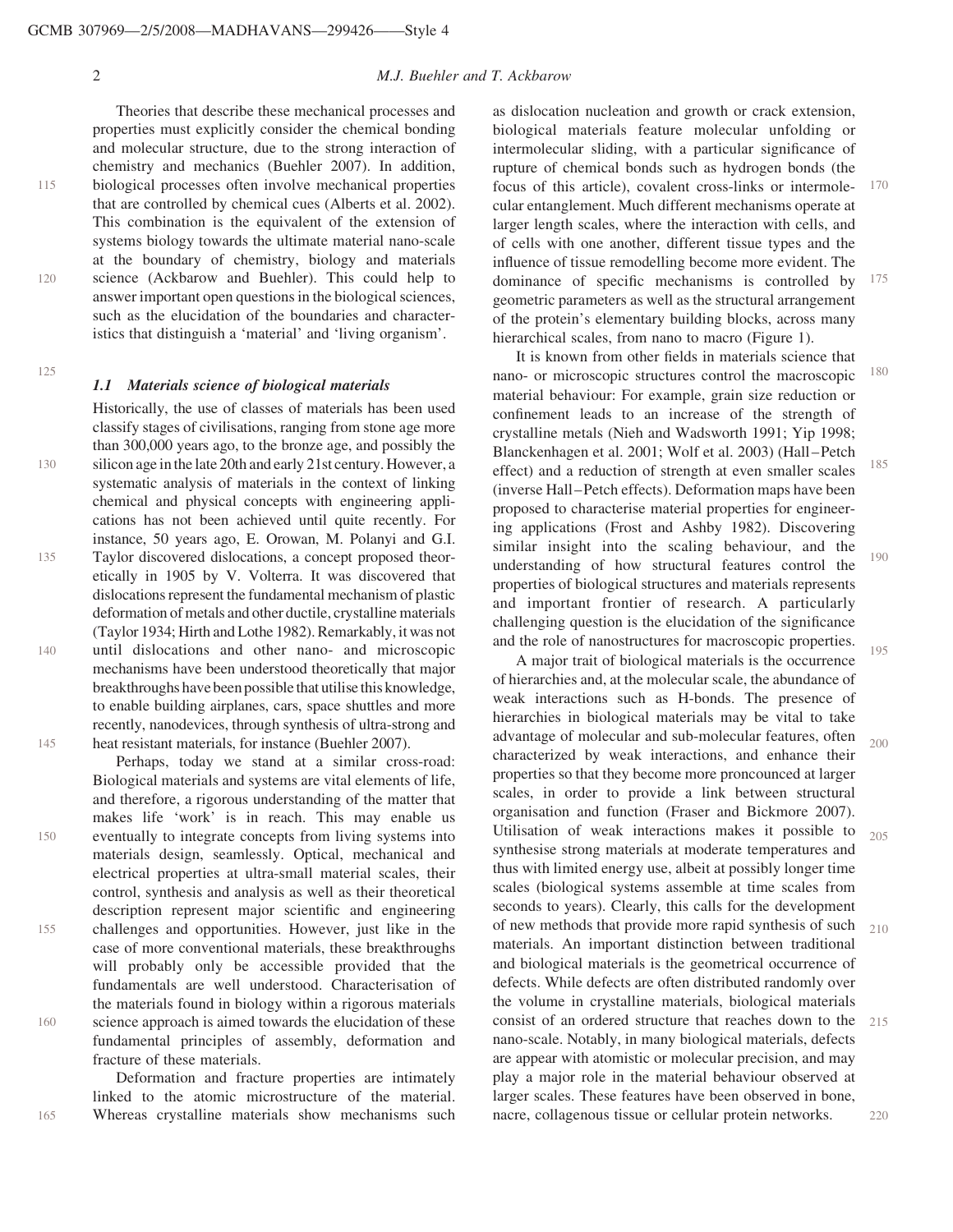#### Computer Methods in Biomechanics and Biomedical Engineering 3



Figure 1. Overview over different material scales, from nano to macro (Buehler 2007). The macroscopic mechanical material behaviour is controlled by the interplay of properties throughout various scales. In order to understand deformation and fracture mechanisms, it is crucial to elucidate atomistic and molecular mechanisms at each scale, and to appreciate the cross-scale interaction of these mechanisms. 245 300

The mechanical properties of biological materials have wide ranging implications for biology. In cells for instance, mechanical sensation is used to transmit signals from the environment to the cell nucleus or to control tissue formation and regeneration (Alberts et al. 2002; Engler et al. 2006). The structural integrity and shape of cells is controlled by the cell's cytoskeleton, which resembles an interplay of complex protein structures and signaling cascades arranged in a hierarchical fashion (Alberts et al. 2002). Bone and collagen, providing structure to our body, or spider silk, used for prey procurement, are examples of materials that have incredible elasticity, strength and robustness unmatched by many synthetic materials, mainly attributed to its structural formation with molecular precision (Ramachandran and Kartha 1955; Currey 2002; Kitano 2002a, 2002b; An et al. 2004; Fratzl et al. 2004; Buehler 2006a, 2006b; Doyle 2007). The transfer of concepts observed in biology into technological applications and new materials design remains a big challenge that has, however, potential for huge payoff. In particular, the combination of nanostructural and hierarchical features into materials developments could lead to significant breakthroughs. 250 255 260 265

What are the most promising strategies in order to analyze these materials? Perhaps, an integrated approach that uses experiment and simulation concurrently could evolve into a new paradigm of materials research. Experimental techniques have gained unparalleled accuracy in both length- and time-scales (see Figure 2), as reflected in development and utilisation of atomic force microscope (AFM) (Prater et al. 1990; Smith et al. 1999), optical tweezers (Daoetal. 2003; Sunetal. 2004) ornanoindentation(Taietal. 2006) to analyse biological materials (Lim et al. 2006). 305



Figure 2. Overview over various computational and experimental tools (Buehler 2007). Hierarchical coupling of different computational tools can be used to traverse throughout a wide range of length- and time-scales. The handshaking between different methods enables one to transport information from one scale to another. The results of atomistic, molecular or mesoscale simulation may feed into constitutive equations or continuum models. Experimental techniques such as atomic force microscope (AFM), molecular force spectroscopy (MFS), nanoindentation or optical tweezers now overlap with atomistic and molecular approaches, enabling a direct comparison. 325 330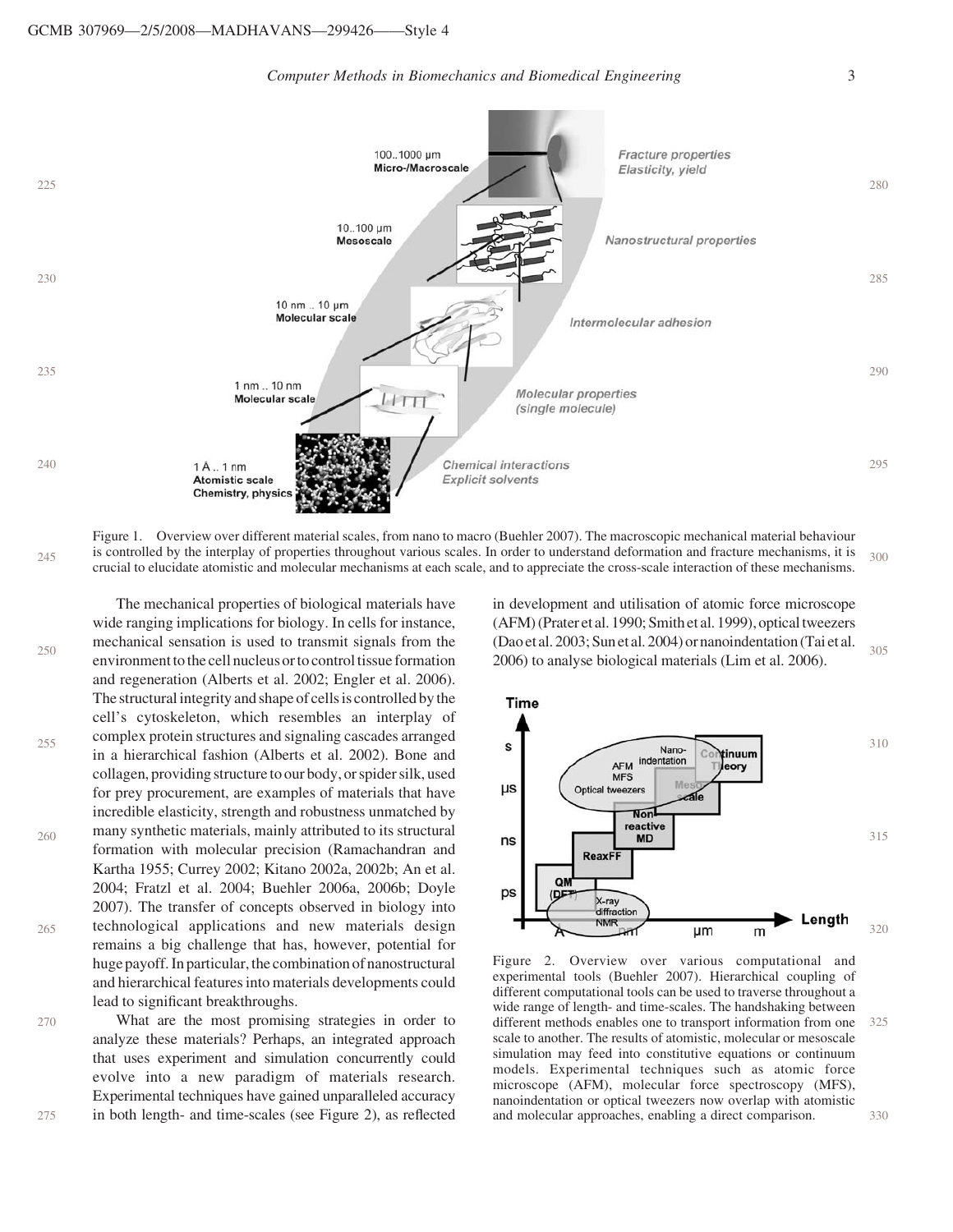340

345

350

Despite enormous progress in experimental methods, these methods are typically limited to particular spatial and temporal scales, compromising the ability to traverse through multiple scales with a single, consistent analysis method.

Predictive atomistic simulation is a promising approach to overcome these limitations. Atomistic simulation (Allen and Tildesley 1989) predicts the motion of all atoms in a biological system – including solvents – by solving Newton's equations,  $F = ma$ , by incorporating appropriate empirical (Wang et al. 2001) or first principles based force fields (Duin et al. 2001; Buehler 2007) to model the chemical interactions.

Such predictive modelling and simulation have evolved into predictive tools that complement experimental analyses (see Figure 2). It is now feasible to start from smallest scale – considering electrons and atoms, to reach all the way up to macroscopic scales of entire tissues (Goddard 2006), by explicitly considering the characteristic structural features at each scale. Even though there are still major challenges ahead of us, this progress is amazing and provides one with infinite possibilities and potentials, transforming materials science as a discipline through increased integration of computational approaches in scientific research. Methods such as the quasicontinuum approach or coarse-graining are important tools to enable such simulation studies.

355

360

365

370

375

380

## 1.2 Cross-scale interactions

A central theme of the efforts in developing the materials science of BPMs is to appreciate the structure–property or structure-processing–property paradigm. This is an important paradigm in the materials science community, which has guided materials research for many decades. For biological materials, there are many challenges that make developing these rigorous links more difficult (Buehler 2007).

For example, the bond energies of some bonds biological materials are often comparable to the thermal energy, as for instance in the case of hydrogen bonding, the most abundant chemical bond in biology. Many biological materials show viscoelastic behaviour, since their response to mechanical deformation is intrinsically time-dependent. In many cases, biological structures contain extremely compliant filaments, in which entropic contributions to the free energy are important and can even control the deformation behaviour. Many material properties are also length scale dependent and can vary significantly across various length scales. Quite often, this can be quite perplexing, since measuring different volumes of material lead to different values of Young's modulus. Size effects are often very strong and possibly utilized systematically to ensure physiological functioning of the material in its biological context. However, why and how these size effects are exploited within this context is often poorly understood (Buehler 2007). The presence of hierarchical structures calls for new paradigms in thinking



Figure 3. In BPMs, decentralised processes, material properties and environmental requirements, are brought together in mutual completion (Ackbarow and Buehler). Subplot (a) illustrates the traditional paradigm in materials science where process, structure and property build the 'magic' triangle on a single hierarchical level. Subplot (b) illustrates the paradigm for hierarchical (biological) materials. In contrast to the traditional paradigm, relations between 'external' functions or requirements and 'internal' properties exist on several scales resulting in multifunctionality. Further, as requirements consistently change overtime (e.g. changing loads, changing environment), a continuous adaptation is necessary. In addition to multi-functionality, robust feedback loops that result in smart signalling chains enable a decentralized self-organisation. Consequently, in PBMs hierarchy level specific properties  $(H_i)$  do not only fulfill the  $415$ required functions, but also initiate the decentralized processes on the next hierarchical level  $(H_{i+1})$ , and thus generate the structures on this level  $(H_{i+1})$ . 405 410

about the structure–property paradigm, since corresponding concepts must include an explicit notion of the crossscale and inter-scale interactions (Ackbarow and Buehler). Figure 3 illustrates how such a paradigm could be formulated for BPMs. 420

Examples for cross-scale interactions with biological 425 and medical relevance include genetic diseases, injuries and healing processes. In genetic diseases (e.g. the collagen related disease osteogenesis imperfecta, the rapid ageing disease progeria that originates in changes of the lamin protein structure in the nuclear envelope, and many more), a 430 core question is to understand the effect of modifications of the amino acid sequence on the behaviour of the biological system (e.g. the cell, the nuclear envelope). In injuries and healing processes, the effect of a macroscopic impact during an accident, for instance, causes damage across multiple scales, from macro to nano. The understanding of the details of the damage (e.g. molecular rupture, loss of protein structure, protein misalignment and others) due to the macroscopic impact is crucial to develop treatment strategies to facilitate and support healing processes. 440435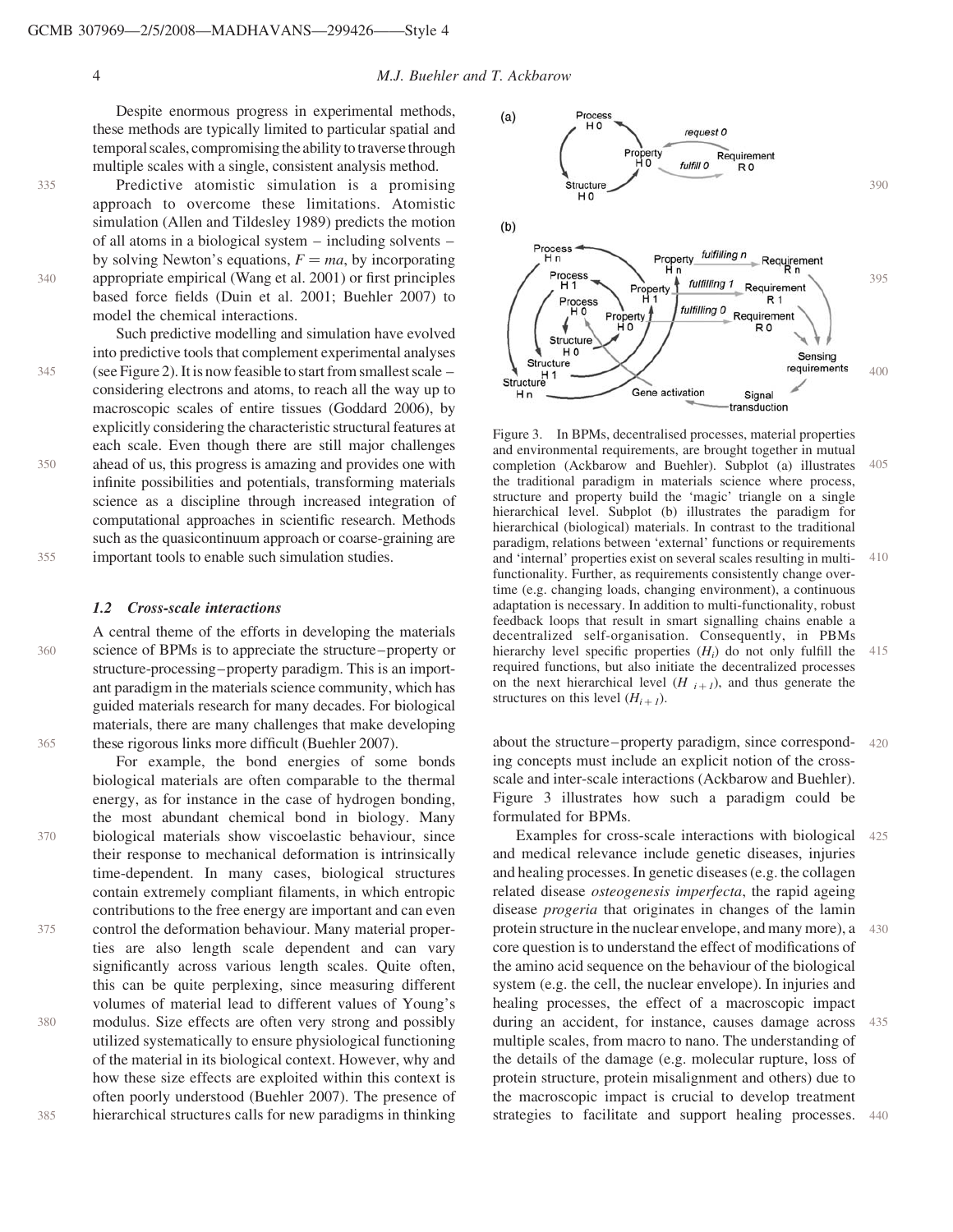The finer scale knowledge is absolutely needed to explain phenomenological phenomena as well as to engineer a specific phenomenological behaviour. In addition, the signalling processes outlined in Section 1 represent examples for cross-scale phenomena, in which mechanical signals at the molecular scale influence cells or tissues.

The focus of this article is on deformation and rupture processes, that is, the loss of the equilibrium structure of protein building blocks. Another, very important area of research is the study of assembly of protein materials. For example the investigation of the protein-folding problem remains a computationally daunting task that can thus far only be carried out for relatively simple protein structures. Interesting cross-scale interactions are also expected to control these properties. In the future, the folding and assembly problem must be considered simultaneously with the study of rupture and deformation, the two represent opposing and competing mechanisms of synthesis and separation. A true understanding of biological protein materials must include these mechanisms in its description.

## 1.3 Predictive strength models for hierarchical protein materials: Hierarchical Bell Model

It has become evident that the atomistic scale, and in particular the notion of a chemical bond, provides a very fundamental, universal platform at which a variety of scientific disciplines can interact. Chemists, through the molecular structure of proteins, physicists, through the statistical mechanics of a large number of atoms, and materials scientists through analysis of phenomena such as elasticity, optical properties, electrical properties or thermodynamics, linking structure and function (Buehler, 2007). Hydrogen bonds (HBs) are a particularly important class of chemical bonds in BPMs. In many BPMs, hierarchical networks of HBs provide the thermodynamical and mechanical stability. Thus the understanding of fracture and deformation depends critically on the availability of models to capture the properties of HBs.

The key to comprehend the mechanical response of BPMs across different time- and length scales is to understand the rupture mechanics of HBs under laterally applied load. Typically, a variety of unfolding processes exist for a protein structure, each of which has a specific reaction pathway and an associated energy barrier, mostly related to the underlying bond breaking mechanisms and rearrangements in the protein structure. Several theories exist that describe competing processes due to mechanically induced instabilities of protein structures. These concepts stem primarily from a theory originally postulated by Bell (1978), Evans and Ritchie (1997), Gilli et al. (2004), Dudko et al. (2006) and Wiita et al. (2006).

Whereas continuum theories are suitable to describe the deformation of macroscopic structures, statistical concepts must be employed to accurately model the mechanical behaviour of protein structures. Bell's theory is one of the most widely used models to describe the statistical nature of bond breaking.

In Bell's theory (Bell 1978; Evans and Ritchie 1997; 500 Gilli et al. 2004; Dudko et al. 2006; Wiita et al. 2006), the off rate  $\chi$  is the product of the natural bond vibration frequency,  $\omega_0$ , and the quasi-equilibrium likelihood of reaching the transition state with an energy barrier  $E<sub>b</sub>$  that is reduced by mechanical energy  $F \cdot x_b \cdot \cos(\theta)$ , where F is the applied force,  $x<sub>b</sub>$  is the distance between the equilibrated state (minimum of the well) and the transition state, and  $\theta$  is the angle between the direction of the reaction pathway of bond breaking (x-direction) and the direction of applied load  $F$  (see also the schematic shown  $510$ in Figure 4). The angle can be determined by analysing the molecular geometry. The off rate describes how often a bond is broken per unit time (it equals to the reciprocal of the lifetime of a bond), and is given by 505

$$
\chi = \omega_0 \cdot \exp\left(-\frac{(E_b - F \cdot x_b \cdot \cos(\theta))}{k_b \cdot T}\right). \tag{1}
$$

The natural vibration frequency of a bond is  $\omega_0 \approx 1 \times 10^{13} \,\mathrm{s}^{-1}$  (Bell 1978). 520



Figure 4. Statistical theory to predict the bond rupture mechanics (Ackbarow et al. 2007; Buehler and Ackbarow 2007). The graph depicts the energy as a function of deformation along a deformation variable (subplot (a)), along a particular pathway that leads to bond rupture; where  $F$  is the applied force, and where  $x<sub>b</sub>$  is the displacement in the direction of the applied force. In the schematic, three HBs [indicated by the red colour, subplot (b)] break simultaneously. Thus,  $x<sub>b</sub>$  corresponds to the lateral displacement that is necessary to overcome the bond breaking distance of a HB, in the particular atomistic geometry present in coiled-coil (CC) protein structures (Ackbarow and Buehler 2007). Given that  $x_b^*$  is the distance to break a single HB, the distance  $x_b^* = x_b \cos \theta$  denotes the lateral displacement at bond breaking, with the angle  $\theta$  as the angle between pulling direction and orientation of the HB inside the molecule. 540 545 550

445

450

455

460

465



475

480

485

490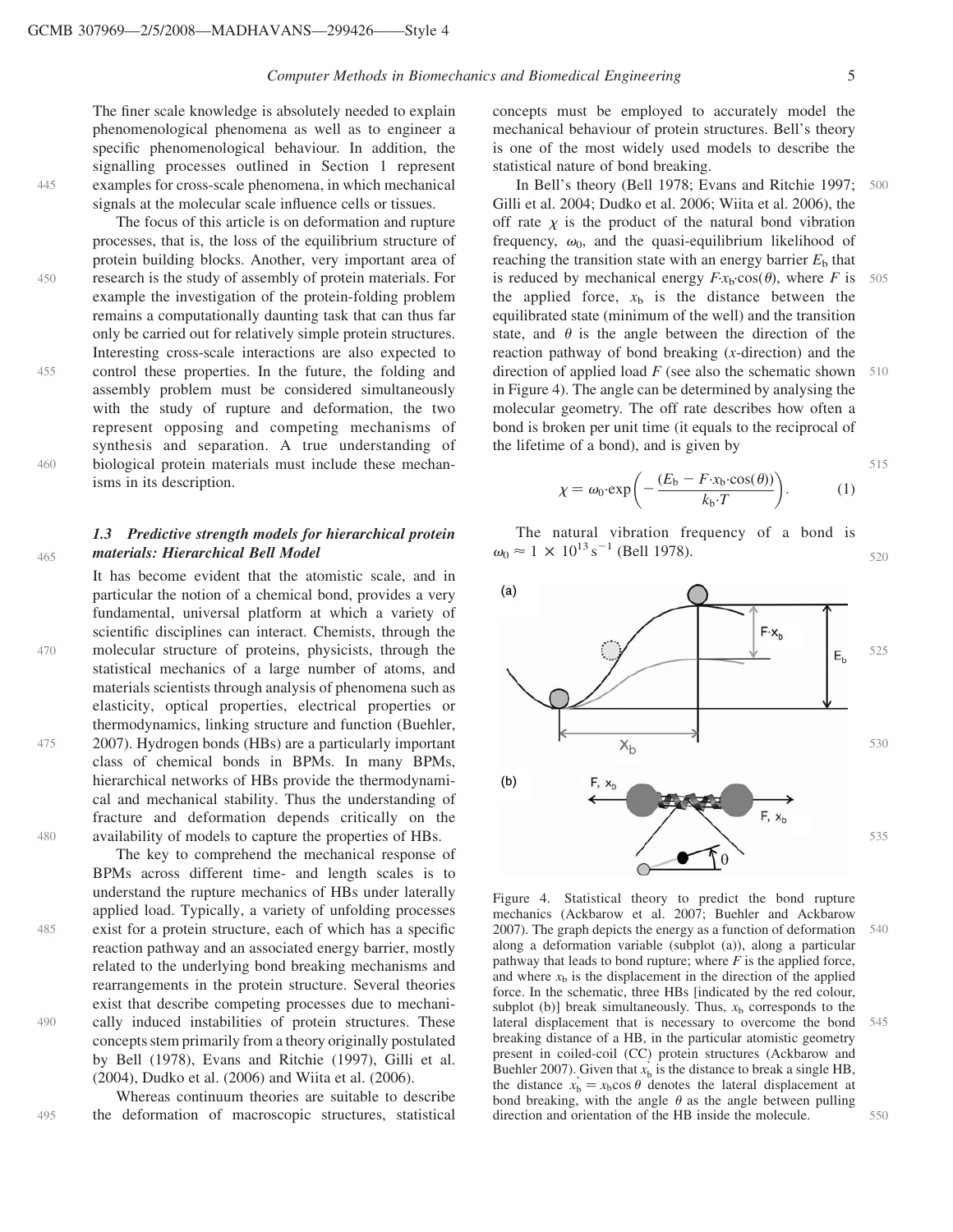## 6 M.J. Buehler and T. Ackbarow

However, Equation (1) does not describe the dependence of the pulling speed (the controlled parameter in experiment and MD simulation) at which a bond breaks due to the applied pulling force. Instead, it only provides an estimate of the time scale at which the bond will be broken. In order to overcome this limitation, we modify Equation (1) based on the following idea: The speed  $v$  at which a bond is broken equals to the distance that needs to be overcome in order to break the bond  $(x_b)$  divided by the time for the bond breaking. Consequently,  $v$  is the product of  $\chi x_b$ . This leads to the following equation for the bond breaking speed (Ackbarow and Buehler 2007):

$$
565\,
$$

570

575

555

560

$$
v = \omega_0 \cdot x_b \cdot \exp\left(-\frac{(E_b - F \cdot x_b \cdot \cos(\theta))}{k_b \cdot T}\right). \tag{2}
$$

This equation can be rewritten in the following way:

$$
v = v_0 \cdot \exp\left(\frac{F \cdot x_b \cdot \cos(\theta)}{k_b \cdot T}\right),\tag{3}
$$

with  $v_0$  as the as natural bond breaking speed (when no load is applied), defined as:

$$
v_0 = \omega_0 \cdot x_b \cdot \exp\left(-\frac{E_b}{k_b \cdot T}\right). \tag{4}
$$

This modified framework enables us to study the dependence between the unfolding force and the bond breaking speed or to calculate the average force at which a bond breaks, at a certain pulling rate. We can rewrite Equation (3) as:

$$
F(v) = \frac{k_{b} \cdot T}{x_{b} \cdot \cos(\theta)} \cdot \ln v - \frac{k_{b} \cdot T}{x_{b} \cdot \cos(\theta)} \cdot \ln v_{0} = a \cdot \ln v + b, (5)
$$

where  $a = k_b \cdot T/(x_b \cdot \cos \theta)$  and  $b = -k_b \cdot T/(x_b \cdot \cos \theta) \cdot \ln v_0$ . Equation (5) predicts that the unfolding force depends logarithmically on the pulling speed in a non-equilibrated system. We note that it contains two parameters  $a$  and  $b$ , which can be calculated from the parameters  $x<sub>b</sub>$  and  $E<sub>b</sub>$  at a certain temperature and angle. The concept is schematically summarized in Figure 4.

Even though the phenomenological model (Equation (5) and previous equations) explicitly considers chemical 'bonds', it does not distinguish between a single chemical bond and protein architectures that include several bonds. For instance, whether a single HB ruptures or if several HBs rupture simultaneously is captured in an effective value of  $E_b$ ; however, this change in mechanism is not explicitly noted in the theory (Ackbarow et al. 2007; Ackbarow and Buehler).

In order to predict the strength and the energy landscape of a protein without performing simulations or experiments, we extend the theory to explicitly consider the structural hierarchies of the protein structure with the only input parameters being the energy of a HB and the rupture distance. The AH represents a hierarchical structure, ranging from individual HBs at the lowest, atomistic level to a collection of HBs at the next higher, molecular protein scale.

The lowest hierarchy is represented by individual HBs with an  $E_b^0$  and  $x_b$ , and the higher hierarchy consists of parallel HBs. Here, we assume that  $b$  bonds in a structure are in parallel and  $d$  bonds out of these  $b$  bonds break simultaneously. Thus  ${}_{b}C_{d}$  possible combinations exist for this rupture mechanism (the binomial coefficient is defined 615

as 
$$
{}_{b}C_{d} = \binom{b}{d} = b!/(b-d)!/d!.
$$
 The probability that

one of these combinations constitutes a particular rupture event is one divided by  $_bC_d$ . Also, if d bonds break simultaneously, the total energy barrier increases by a factor d, to  $dE^0_B$ . This leads to the following expression for the off rate: 620

$$
\chi_{\rm H} = \omega_0 \cdot \binom{b}{d}^{-1} \cdot \exp\left(-\frac{\left(d \cdot E_{\rm b}^0 - F \cdot x_{\rm b} \cdot \cos(\theta)\right)}{k_{\rm B} \cdot T}\right). \quad (6)
$$

We rewrite Equation (6) so that the binomial coefficient appears in the exponential, which enables us to compare 630 Equation (6) with Equation (1),

$$
\chi_{\rm H} = \omega_0 \cdot \exp\left(-\frac{\left(d \cdot E_{\rm b}^0 + k_{\rm B} \cdot T \cdot \ln\left(\frac{b}{d}\right) - F \cdot x_{\rm b} \cdot \cos(\theta)\right)}{k_{\rm B} \cdot T}\right). \quad (35)
$$

The parameter  $E<sub>b</sub>$  can thus be split up as

$$
E_{\rm b} = d \cdot E_{\rm b}^0 + k_{\rm b} \cdot T \cdot \ln\left(\frac{b}{d}\right),\tag{8}
$$

645

640

610

where  $E_b^0$  is the energy of a single bond and the term  $k_{\rm b}$ · $T$ ·ln b d  $\frac{L_{b}}{L_{b}}$ is the contribution to the energy barrier due to the hierarchical structure. The unfolding force is

650

$$
F(v, b, d; E_b^0, x_b, \theta) = \frac{k_B \cdot T}{x_b \cdot \cos \theta} \ln \left( \frac{v}{x_b \cdot \omega_0} \right)
$$

$$
+ \frac{k_b \cdot T}{x_b \cdot \cos \theta} \cdot \ln \left( \frac{b}{d} \right) + \frac{d \cdot E_b^0}{x_b \cdot \cos \theta}. \quad (9) \quad 655
$$

Note that  $F = F_v + F_{h1} + F_{h0}$ , where the  $F_v$ ,  $F_{h1}$  and  $F_{h0}$  are the contributions to the force as a consequence 660

580

585

590

595

605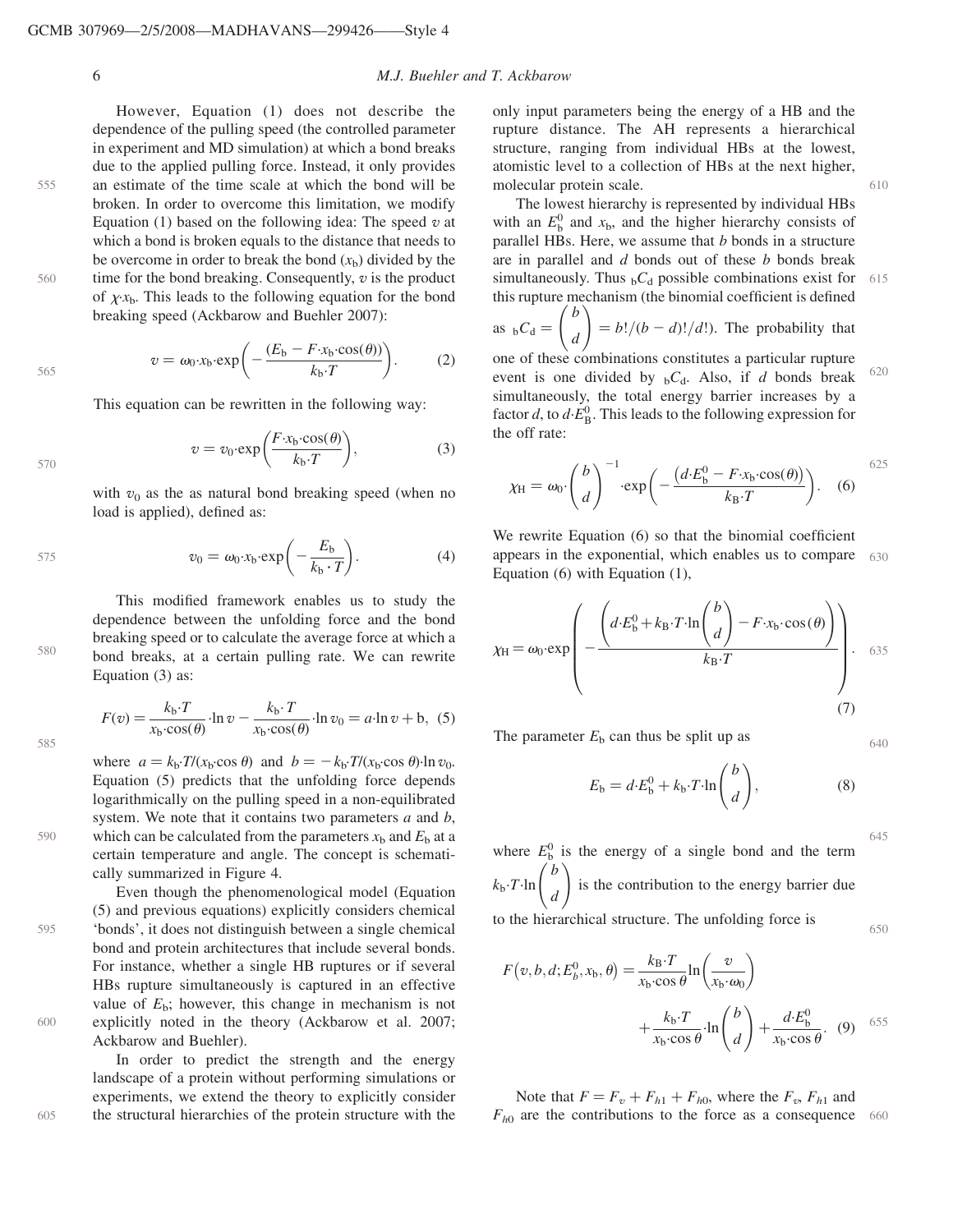of the pulling speed, the first hierarchy (number of parallel bonds,  $d$ ), and the basic hierarchy (strength of bonds,  $E<sub>b</sub>$ and  $x<sub>b</sub>$ ). This expression quantifies how the hierarchical design influences the rupture strength. In the following, we refer to this model as the Hierarchical Bell model, as proposed originally in Ackbarow et al. (2007).

We note that this approach can easily be extended to three hierarchies, which enables one to predict the rupture force of a tertiary structure consisting of 2, 3,  $\dots$  n AHs, of which k unfold simultaneously (Ackbarow et al. 2007).

We emphasize the significance of the expression given in Equation (9): In contrast to the phenomenological description of the energy barrier in the conventional Bell Theory (Equations (1) to (5)) that cannot distinguish between single HB breaking or multiple HB breaking, the expression in Equation (9) explicitly considers the effect of the hierarchical structure, and the fit of experimental or simulation results to this model provides a direct measure of the energy of a single HB. We note that different variables are used to express this effect:  $E_b^0$  refers to the energy of a single HB, whereas  $E<sub>b</sub>$  represents the energy barrier of an assembly of HBs.

#### 2. Case study: Deformation mechanism of a single *a*-helical protein domain 685

We carry out a series of classical molecular dynamics (MD) simulations to illustrate how atomistic studies and the theoretical model can be linked. The goal is a systematic analysis of the unfolding behaviour of the protein domains at varying pulling rates and the linking of the results with the Hierarchical Bell Model reviewed above. The results presented here are a review of studies reported in Ackbarow et al. (2007).

#### 2.1 Simulation approach

We use a classical molecular dynamics (MD) approach, implemented in NAMD (Nelson et al. 1996) using the CHARMM22 force field (MacKerell et al. 1998). All simulations were performed at a temperature of 300 K (NVT ensemble, Berendsen thermostat), with a time step 1 fs. Careful energy minimisation and finite temperature equilibration of all structures are achieved before the protein is loaded. The structure obtained from the Protein Data Bank (PDB) is solved completely in a TIP3 water skin (TIP3 represents a molecular force field model for water molecules and their interactions). The entire protein is embedded in water, before and during deformation of the protein. The total system has approximately 10,000 atoms in a non-periodic simulation, with the total simulation time exceeding several months for the longest simulations that reach several hundred nanoseconds. This illustrates some of the limitations of the atomistic approach, partly due to the extreme computational 700 705 710

requirements. The inclusion of explicit water molecules is essential to capture the correct HB rupture dynamics that may be strongly influenced by the water molecules.

To apply forces to the molecule in order to induce deformation, we use steered molecular dynamics (SMD) 720 (Lu et al. 1998), with SMD spring constant of  $k_{\text{SMD}} =$ 10 kcal/mol/Å<sup>2</sup>. We obtain force-versus-displacement data by monitoring the time-averaged applied force  $(F)$  and the position of the atom that is pulled at  $(x)$  over the simulation time. 725

The AH atomistic structure is taken from the 2B segment of the vimentin intermediate filaments (IF) (Wang and Stamenovic 2002; Helfand et al. 2004; Mucke et al. 2004) coiled-coil dimer, length  $70 \text{ Å}$  (PDB identification 1gk6; '2D' refers to a particular domain of the larger 730 protein). For this molecular structure, the angle  $\theta \approx 16^{\circ}$ .

#### 2.2 Computational results

For the vimentin AH protein domain, two characteristic force-strain curves are shown in Figure 5 for two pulling speeds (Ackbarow et al. 2007). The simulations reveal the existence of three distinct deformation regimes. The first regime shows a linear increase in strain, followed by 735



Figure 5. Upper part: atomistic geometry of the AH molecule studied (explicit water solvent not shown for clarity), and boundary condition for the pulling experiment. Lower part: examples for force–extension curves, as reported in Ackbarow et al. (2007). The fast deformation mode (FDM) is represented by a curve taken at a pulling speed of 10 m/s. The slow deformation mode (SDM) is represented by a pulling experiment at 0.1 m/s. The force–extension behaviour consists of three regimes: (I) linear increase in strain until the angular point is reached when the first HBs rupture, leading to unfolding of one helical convolution. (II) Plateau of approximately constant force, during which unfolding of the entire protein occurs. (III) Strain hardening (only partly shown for the FDM). We refer the reader to the literature for an analysis of the large-deformation regime of the FDM (Ackbarow and Buehler 2007). 760 765 770

665

670

675

680

690

695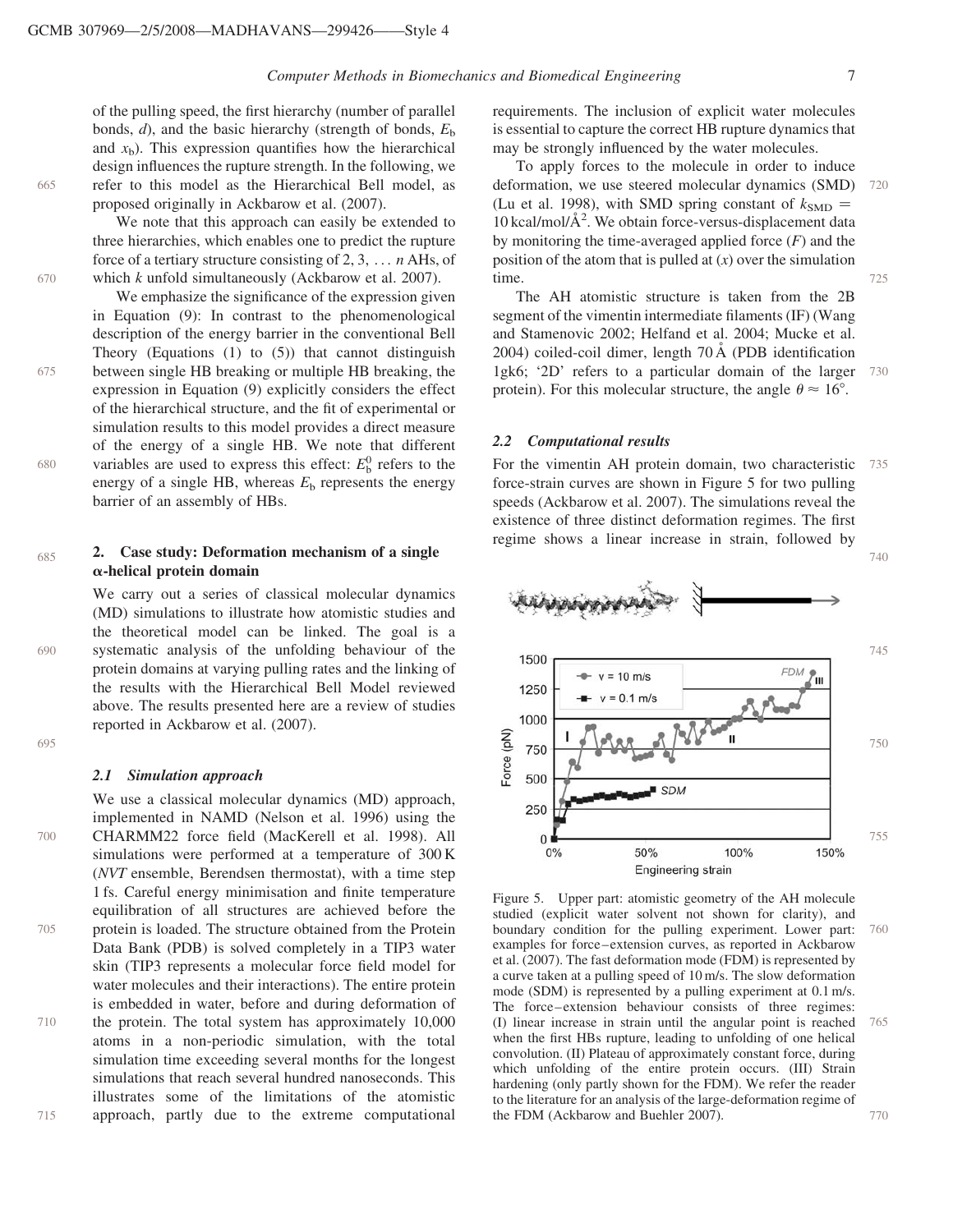780

785

790

795

800

805

810

815

820

## 8 M.J. Buehler and T. Ackbarow

a plateau indicating the second stage. This second regime appears at approximately constant force, during which unfolding of the entire protein occurs. The last regime displays a significant strain hardening, due to pulling of the protein's backbone (only partly visible in the FDM plot). The change from the first to the second regime is referred as the angular point (AP), denoting the protein unfolding force. Unfolding of the protein is characterized by rupture of HBs that destroy the protein structure as the displacement is increased. In the remainder of this article, we focus on the force at the AP as a function of the pulling speed.

We now carry out computational experiments by systematically varying the pulling velocity over four orders of magnitude, ranging from 0.05 m/s to 100 m/s. The unfolding force is plotted as a function of the pulling speed in Figure 6. Notably, we observe two distinct regimes, each of which follows a logarithmic dependence of the unfolding force with respect to the pulling rate. The existence of two discrete slopes indicates two different energy barriers and thus two different unfolding mechanisms over the simulated pulling velocity regime. The results clearly suggest a free energy landscape that consists of two transition states, that is, two pairs of  $E<sub>b</sub>$  and  $x<sub>b</sub>$ . In the following, we refer to these two regimes as the slow deformation mode (SDM) and the fast deformation mode (FDM). The change in mechanism from the FDM the SDM occurs at  $v = 0.4$  m/s, at a force of  $\approx 350$  pN.

We emphasize that the change in mechanism has thus far only been suggested or inferred (Gao et al. 2002; Sotomayor and Schulten 2007). For example, a comparison between MD simulation and experimental results



Figure 6. Unfolding force of single AHs from the vimentin coiled-coil dimers, as a function of varying pulling speed over four orders of magnitude, ranging from 0.05 to 100 m/s, as reported in Ackbarow et al. (2007). The arrows indicate the representative pulling speeds used for the analysis reported in the other figures. As predicted by Equation (5), the unfolding force of the AH depends logarithmically on the pulling speed. The results clearly reveal a change in mechanism from fast deformation mode (FDM) to the slow deformation mode (SDM) at 0.4 m/s pulling speed, and at a force of approximately 350 pN. This suggests a free energy landscape that consists of two transition states for the regime studied here.

revealed that force-pulling speed dependence must lay on two different curves in the  $f - \ln(v)$  plane (Gao et al. 2002; Sotomayor and Schulten 2007), suggesting a change in unfolding mechanism. To the best of our knowledge, the atomistic simulation results shown in Figure 6 are the first 830 direct confirmation of this phenomenon. This illustrates the significance of our findings.

Further evidence for the change in mechanism is obtained by an analysis of the HB rupture dynamics. In Figure 7 we plot the HB rupture as a function of the molecular strain for the vimentin AH1 domain. This provides a strategy to normalize the different time scales by the pulling velocity (here 0.1 and 10 m/s). In agreement with the results shown in Figure 6, the unfolding of the protein in the SDM starts at approximately 10% strain, in 840 contrast to 20% strain in the FDM regime. This is indicated by the rupture of the first HB. The data shown in Figure 7 clearly suggests that in the FDM, HBs rupture sequentially as the lateral load is increased from 20 to 40% tensile strain. In contrast, in the SDM several HBs rupture 845 virtually simultaneously, within less than 20 ps, at a tensile strain of  $\approx 10\%$ . Even though the pulling speed is several orders of magnitude slower in the SDM, the HBs in the SDM rupture significantly faster. The physical reason for this observation may be that HB rupture in the FDM is controlled by increases in the applied strain, and thus depends on the strain rate. On the other hand, in the SDM, 835 850



Figure 7. The rupture sequence of the first four HBs (approximately one convolution), as a function of the applied strain, as reported in Ackbarow et al. (2007) (the sequence of rupture was determined by analysing the time sequence of rupture along with the geometric position of the HBs). The 870 residue number represents the amino acid of the O-atom (hydrogen acceptor). In the FDM the HBs rupture one by one, whereas in the SDM several HB rupture virtually simultaneously, within 20 ps. This can be quantified by the HB breaking 'speed', the slope of the best linear fit in this graph. The speed is more than 40 times faster in the SDM ( $\approx$  7 HBs break per 1% strain) than in the FDM (0.16 HBs per 1% strain). Even though the pulling speed is 100 times slower and thus the time scale is 100 times smaller, the HBs in the SDM rupture significantly faster. The unfolding in the SDM regime begins at 10% strain in contrast to the 20% strain in the FDM. We currently have no explanation for the difference in the slope in the two cases. 875

825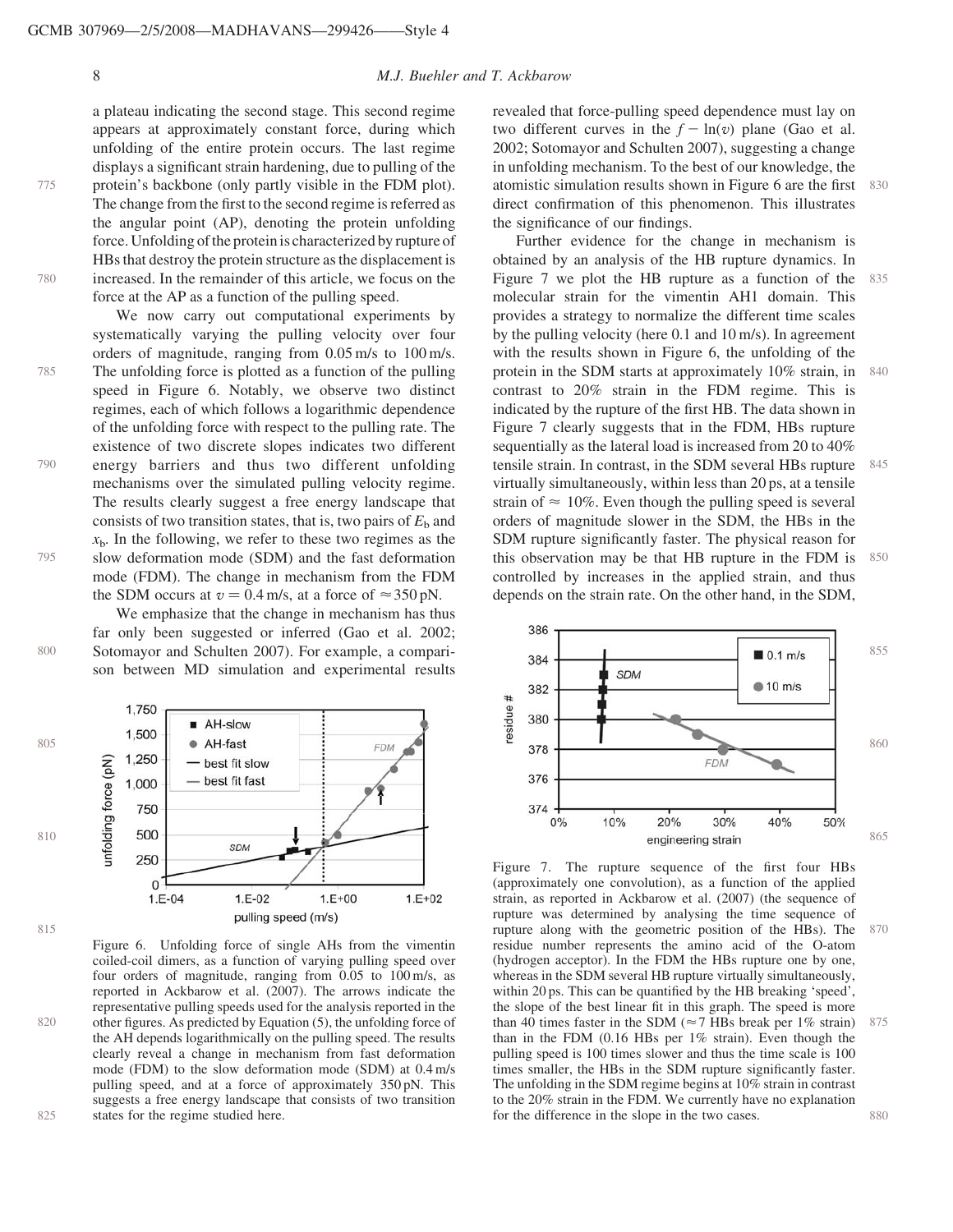Computer Methods in Biomechanics and Biomedical Engineering 9

940

945

 $950$ 

885

890

895



Figure 8. The unfolding of the AH in the SDM (angular point in Figure 5 for  $v = 0.1$  m/s) starts with simultaneous rupture of three HBs. The time interval between these snapshots is 20 ps (between I and II) and 40 ps (between II and III). After 20 ps, all three HBs rupture simultaneously, leading to local unfolding of the protein in the following 40 ps (from II to III). It was reported in the literature that the time for HB breaking is approximately 20–40 ps (Sheu et al. 2003). Thus, these snapshots strongly support the concept of cooperative bond rupture in the SDM. Surrounding water molecules are not shown for clarity.

the cluster of HBs ruptures within a few tens of picoseconds, regardless of strain rate (this time scale of HB rupture is an intrinsic property of HBs). Since clusters of 3–4 HBs rupture simultaneously, rupture proceeds at a much faster rate. 900

A detailed analysis of the atomistic structure during HB rupture is shown in Figure 8 for the SDM. This analysis provides additional proof that in the SDM three HBs rupture simultaneously, within less than 20 ps time scale. We note that it was reported in the literature that the time for HB breaking is of approximately 20–40 ps (Sheu et al. 2003), clearly supporting the notion that these HBs rupture simultaneously. 905 910

By fitting the Extended Bell Theory to the MD results we can obtain quantitative estimates of the rupture forces. In the SDM (with  $\theta \approx 16^{\circ}$ , as obtained from the molecular geometry),  $E_b = 11.1 \text{ kcal/mol}$  and  $x_b = 1.2 \text{ Å}$ . Since, three HBs break simultaneously,  $E_b^0 = 3.7 \text{ kcal/mol}$ , with  $b = 3$  and  $d = 3$ . Further, we obtain for the FDM  $E<sub>b</sub> = 4.7$ kcal/mol and  $x_b = 0.20 \text{ Å}$ , which leads to  $E_b^0 =$ 4.1 kcal/mol with  $b = 3$  and  $d = 1$ . Notably, the estimated values of  $E_b^0$  are similar in both cases (3.7 versus 4.1 kcal/mol). The slight discrepancy may be due to the fact that the mechanisms in the SDM and FDM are slightly different that assumed in our model. However, overall the estimate provided from this model is a reasonable approximation. The reason for the difference of the values of  $x<sub>b</sub>$  between the SDM and FDM is likely the fact that a different energy pathway is activated. In particular, in the FDM the molecular strain is not equilibrated, which leads to a localised unfolding, similar to a stress concentration in solids. In this sense, the local displacements are larger than the applied displacements, which lead to a muchreduced value for the transition point. We note that  $x_b^*$ (the local transition point for rupture of a H-bond) is always the same in both FDM and SDM. However, the 915 920 925 930 935

value of  $x<sub>b</sub>$ , the *measured* transition point, due to application of global load at the ends of the molecule, changes (see also Figure 4). 955

We note that the bond breaking energy  $E_b^0$  of a HB in water ranges from 3 to 6 kcal/mol (Sheu et al. 2003), providing reasonable agreement with the computational results. 960

#### 2.3 Comparison with experimental results

Notably, experimental results for single AH experiments are very rare, even though the first experiments have been reported almost 10 years ago. The forces measured in unfolding experiments are typically between 100 and 200 pN (Lantz et al. 1999; Mitsui et al. 2000; Kageshima et al. 2001). However, experimentalists have reported difficulties due to the small size of the protein probes, and the lack of control to stretch individual AHs rather than bundles (Lantz et al. 1999; Mitsui et al. 2000; Kageshima et al. 2001). 965 970

In light of these difficulties of stretching single AHs, more relevant results are those derived from pulling experiments of coiled-coils, which consist of two AHs arranged in a helical geometry. In these systems, the unfolding force measured in experiment ranges between 25 and 110 pN, for pulling velocities between  $8E - 8$  and  $5E - 7$  m/s (Schwaiger et al. 2002; Kiss et al. 2006). These force values are in proximity to the unfolding forces predicted by our simulations and theoretical model (extrapolated values based on the behaviour in the SDM). The observation of the change of mechanism from the FDM to the SDM regime enables us to actually extrapolate estimates of the unfolding forces from MD simulation speeds, approaching the pulling speeds used in experiment [the predicted unfolding forces at  $1E - 7$  m/s are approximately 100 pN (Ackbarow and Buehler 2007)]. 975 980 985 990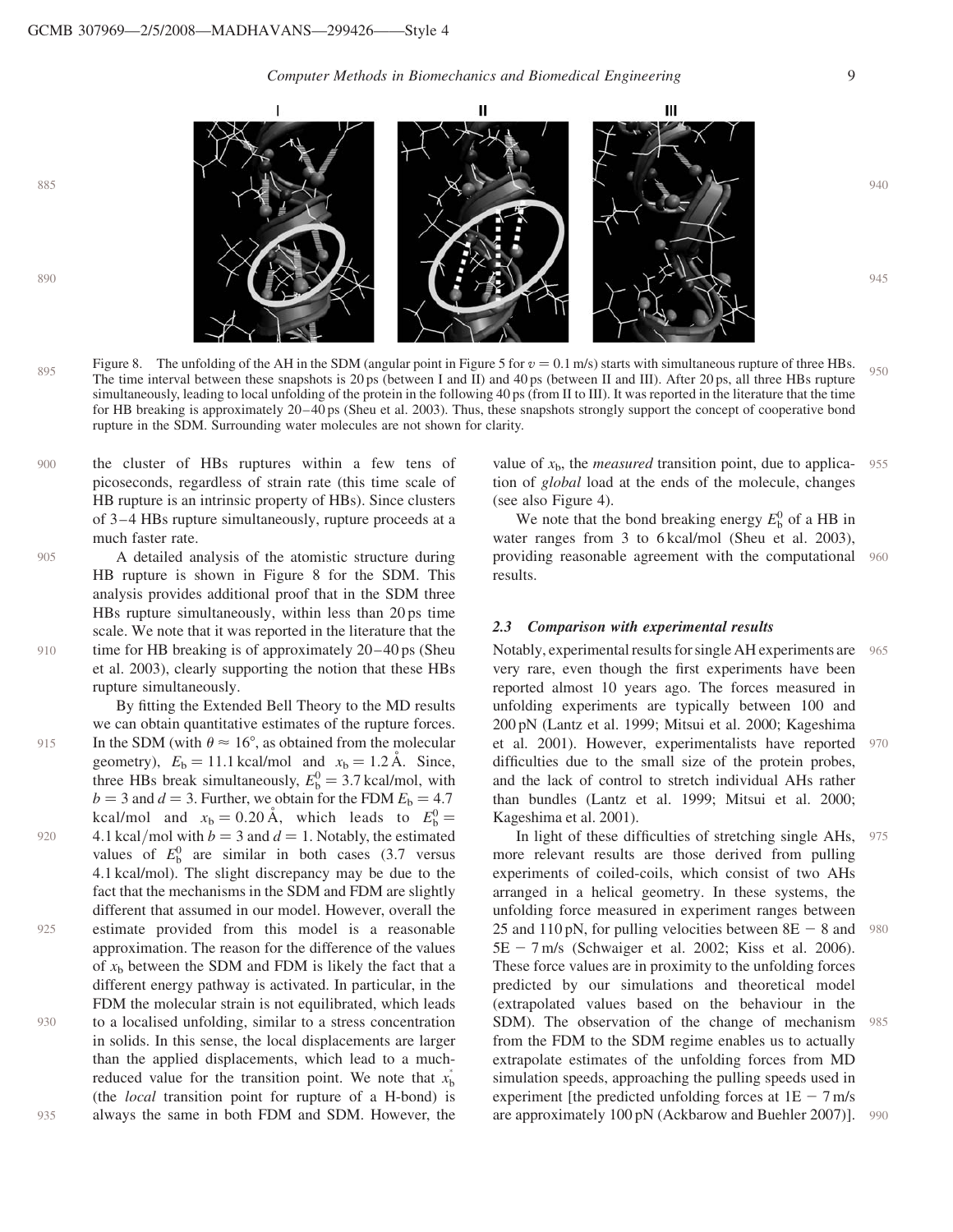1000

1005

1010

## 10 M.J. Buehler and T. Ackbarow

## 2.4 Summary

By using an integrated approach of theory and simulation, we have systematically varied the pulling velocity and discovered a change in unfolding behaviour during stretching of AH protein domains. The results of the MD simulations were analysed using the Extended Bell Model, which enables us to calculate energy barrier associated with breaking individual HBs. The results suggest that the unfolding mechanism at fast pulling rates is rupture of a single HB, whereas the unfolding mechanisms at slow pulling rates proceeds by simultaneous rupture of several parallel HBs (Ackbarow et al. 2007).

It is apparent that as of today, numerical MD simulations are the only means to directly observe these mechanisms, since experiments are still lacking appropriate spatial and temporal resolution. Advances in computing power has enabled us to carry out direct atomistic simulation of unfolding phenomena, including explicit solvent, at time scales approaching a significant fraction of a microsecond.

In previous atomistic simulations, unfolding forces have been significantly larger than those measured in experiment, likely because they were carried out in the FDM so that forces reach up to several nN for individual AHs. This is clearly an artifact of large pulling speeds, as pointed out earlier (Lu and Schulten 1999; Sotomayor and Schulten 2007). Our analysis shows that in addition to incorrect force estimates, the observed unfolding mechanism can also be significantly different if the pulling speed is too high. The estimate for  $v_{cr}$  provides a maximum pulling rate that could be used in MD studies, in order to still allow a reasonable interpretation of MD results in light of biological relevance. The quantitative value reported here may thus provide guidance to set up other MD simulations. 1015 1020 1025

> We note that the SDM is most relevant for biological function. However, the FDM could be important during tissue injuries that may be incurred under large deformation rates (e.g. shock impact, bullets and fractures).

1030

# $\frac{1}{21}$  3. Future directions, challenges and impact

Over the last centuries, engineers have developed understanding of how to create complex man-made structures out of a diverse range of constituents, at various scales (machines, buildings, airplanes, nuclear reactors and many others). Increased development and research funding into these areas of research will lead to breakthroughs not only on the fundamental sciences, but also in technological applications. Research in the area of mechanics of biological materials will extend our ability to carry out structural engineering, as used for buildings or bridges today, to the ultimate scale – nanoscale, and may be a vital component of the realisation of nanotechnology (Ackbarow and Buehler). 1035 1040

It is vital to overcome the barrier that currently separates the scales, through development of new methods, better model systems and an advanced appreciation for a multiscale view, in order to fully understand multi-scale or crossscale interactions. To facilitate these developments, we must also develop a proper nomenclature to capture the various scales involved in a material (Buehler 2007). Current terminologies referring to atomistic, meso, micro and macro are insufficient to capture the subtleties of the various scales. Research should address the question, what are the opportunities in integrating nanoscience and nanotechnology into biological research? What will and can our impact be, in a long perspective, in understanding fundamental biology? For instance, is the nanomechanics of protein materials significant for biology, and have biologists missed out on important effects due to lack of consideration of the nanomechanics? How does Nature synthesize materials that are environmentally friendly, lightweight and yet tough and robust and can serve multiple objectives? How is robustness achieved? How do universality and diversity integrate into biological structures? 1050 1055 1060 1065

From a theoretical viewpoint, major challenges are the development of new materials theories that include atomistic and statistical effects into an effective description, while retaining a system theoretical perspective (Bell 1978; Lakes 1993; Bustamante et al. 1994), maybe eventually leading to a merger between system biology and materials science (Ackbarow and Buehler).

Similar to dislocation mechanics for metal plasticity, what is the theoretical framework for the behaviour of biological materials and structures? It is possible that statistical theories may evolve into the theoretical language of nanomechanics (Bell 1978). Atomistic simulations of complex protein structures with explicit solvents are often prohibitive, and coarse-graining techniques are often used. However, how effective are coarse-graining techniques? Can we indeed average out over atomistic or mesoscale structures? How important are atomistic features at macroscale? What are the best numerical strategies to simulate the role of water in very small confinement? How does confined water influence the mechanics of natural and biological materials? 1075 1080 1085

Progress in these variouschallenging fields will probably occur specific to problems and applications, perhaps in those have most impact in medical or economic fields. Eventually, we must generalise our insight into the formulation of a holistic theory that extends the current nomenclature, theory and experimental thinking. These efforts will provide the scientific and engineering fundamentals to develop and maintain the infrastructures to enable and evolve modern civilisation. Materials – and materials science – will likely play a seminal role in these developments. 1090 1095

A better understanding of the mechanics of biological and natural materials, integrated within complex technological systems will make it possible to combine living and 1100

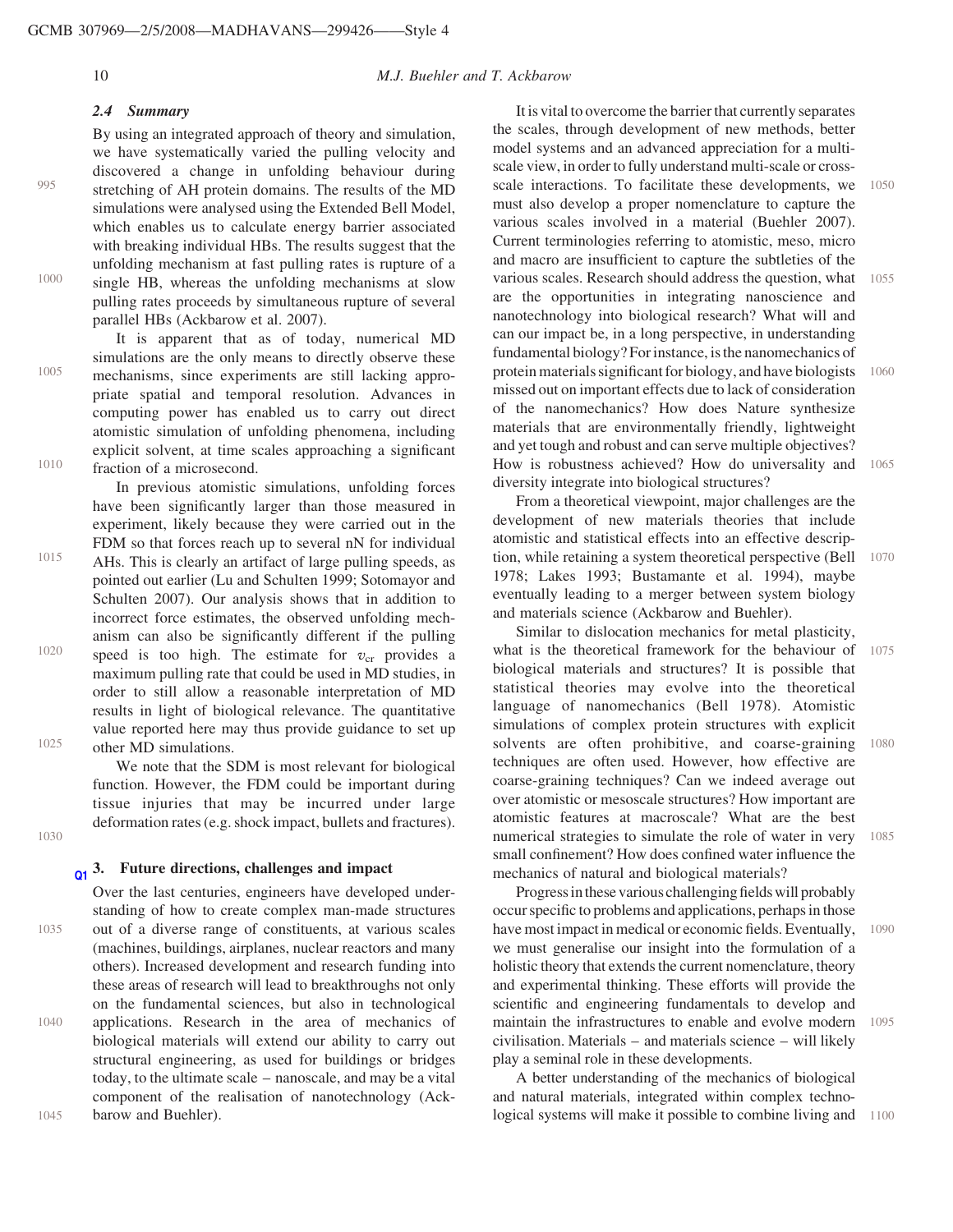non-living environments to develop sustainable technologies. New materials technologies such as protein-based materials produced by recombinant DNA techniques represent new frontiers in materials design and synthesis (Langer and Tirrell 2004; Zhao and Zhang 2007). These questions have high impact in the understanding and the design of environmentally friendly technologies and may enhance the quality of life of millions of people, through advances in the medical sciences as well as through improvements of the living environment. Currently, a pressing question is the development of new technologies to address the energy problem. Advances may be possible by utilisation of bacteria to produce and process fuel from crops, or by enabling the synthesis of materials at reduced processing temperature. 1105 1110 1115

Nanoscience and nanotechnology enable us to make structures at the ultimate scale (self-assembly, recombinant DNA, utilisation of motor proteins for nano-machines and many others). This will perhaps lead to novel complex structural materials, designed from nano to macro. The theoretical progress in understanding hierarchical biological materials will facilitate to use an extended physical space, through the use of multiple hierarchies, in an efficient and controlled manner, that is, lead to a bottom-up structural design on the sub-macroscopic scale, instead of trial-anderror approaches. For example, the extended design space might serve as a means to realise new physical realities that are not accessible to a single scale, such as material synthesis at moderate temperatures, or fault tolerant hierarchical assembly pathways (Holland 1995), which enable biological systems to overcome the limitations to particular chemical bonds (soft) and chemical elements (organic) present under natural conditions (Ackbarow and Buehler). 1120 1125 1130

The improved understanding of the hierarchical design laws might further enable the development and application of new organic and organic-inorganic multi-featured composites (such as assemblies of carbon nanotubes and proteins or polymer-protein composites [Cui et al. 2007; Hule and Pochan 2007; Winey and Vaia 2007)], which will mainly consist of chemical elements that appear in our environment in an almost unlimited amount (C, H, N, O and S). These materials might consequently help to solve human's energy and resource problems (e.g. fossil resources, iron, etc.), and allow us to manufacture nanomaterials, which will be produced in the future by techniques like recombinant DNA (Smeenk et al. 1971; Petka et al. 1998; Langer and Tirrell 2004) or peptide selfassembly (Mershin et al. 2005; Zhao and Zhang 2006; Zhao and Zhang 2007), techniques where the borders between materials, structures and machines vanish. 1135 1140 1145 1150

> Applications of these new materials and structures are new biomaterials, new polymers, new composites, engineered spider silk, new scaffolding tissues, improved understanding of cell-ECM interactions, cell mechanics, hierarchical structures and self-assembly. In addition to the

1155

long-term impact in biology, bioengineering and medicine, this research may eventually contribute to our theoretical understanding of how structural features at different scales interact with one another. In light of the 'extended physical design space' discussed above, this may transform engineering approaches not only for materials applications, but also in manufacturing, transportation or designs of networks. 1160

The use of modelling and simulation in the study of biological protein materials is a promising avenue of research. However, atomistic simulation methods face many challenges. For instance, accessible time scales are typically limited to several hundreds of nanoseconds. The size of atomistic systems cannot exceed billions of particles; however, realistic biological systems feature 1170  $10^{23}$  and many more atoms. The definition of proper interatomic force fields and potentials is another grand challenge in this field. Methods to include more details of chemical complexity is crucial for the advancement of the modelling capabilities. We believe that the impact of modelling and simulation is particular meaningful in the context of an integration with experimental approaches. This provides validation and guidance for new model development, the design of new experiments, and ideas and concepts for new materials architectures. 1165 1175 1180

The insights into important scaling laws of protein behaviour may also aid us in understanding why particular protein structures have evolved into particularly common motifs, such as  $\alpha$ -helices or  $\beta$ -sheets. For example, a characteristic dimension of H-bond assemblies associated 1185 with a particularly high mechanical strength has recently been linked with the biological prevalence of the size of Hbond clusters (Keten and Buehler 2008).

1190

#### Acknowledgements

This research was supported by the Army Research Office (ARO), Grant No. W911NF-06-1-0291 (program officer Dr. Bruce LaMattina), the Solomon Buchsbaum AT&T Research Fund, as well as a National Science Foundation CAREER Award CMMI-0642545 (program officer Dr. Jimmy Hsia). T.A. acknowledges the support of the German National Academic Foundation and the Dr.-Juergen-Ulderup Foundation. 1195

References

#### Ackbarow T, Buehler MJ. Hierarchical coexistence of universality and diversity controls robustness and multifunctionality in protein materials. Theor. Comput. Nanosci. Q<sub>2</sub> in press.

- Ackbarow T, Buehler MJ. Hierarchical coexistence of universality and diversity controls robustness and multi-function-**Q3** ality in protein materials, to be submitted
	- Ackbarow T, Buehler MJ. Molecular mechanics of stutter defects in vimentin intermediate filaments. Exp. Mech. in submission.

1200

1210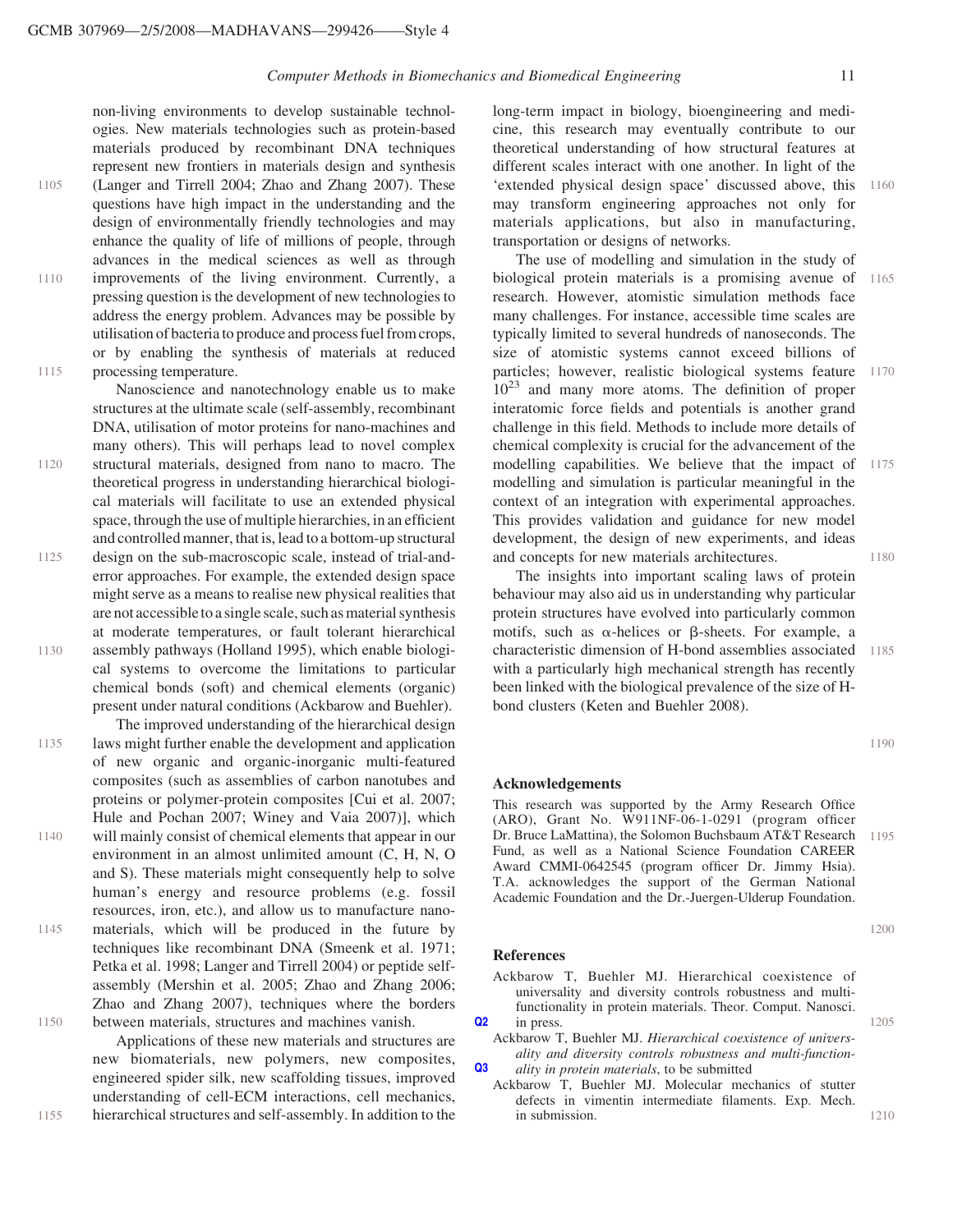1235

1240

1245

1255

- Ackbarow T, Buehler MJ. 2007. Superelasticity, energy dissipation and strain hardening of vimentin coiled-coil intermediate filaments: Atomistic and continuum studies. J. Materi. Sci. 42(21):8771–8787.
- Ackbarow T et al., 2007. Hierarchies, multiple energy barriers and robustness govern the fracture mechanics of  $\alpha$ -helical and  $\beta$ -sheet protein domains. Proc. Natl. Acad. Sci. USA. 104:16410–16415. 1215
	- Aizenberg J et al., 2005. Skeleton of Euplectella sp.: Structural hierarchy from the nanoscale to the macroscale. Science 309(5732):275–278.
- Alberts B et al. 2002. Molecular biology of the cell. Taylor & Q4 Francis. 1220
	- Allen MP, Tildesley DJ. 1989. Computer simulation of liquids. Oxford: Oxford University Press.
	- An KN, Sun YL, Luo ZP. 2004. Flexibility of type I collagen and mechanical property of connective tissue. Biorheology 41(3–4):239–246.
		- Arzt E, Gorb S, Spolenak R. 2003. From micro to nano contacts in biological attachment devices. Proc. Natl. Acad. Sci. USA. 100(19):10603–10606.
		- Bell GI. 1978. Models for specific adhesion of cells to cells. Science 200(4342):618–627.
- Blanckenhagen Bv, Gumbsch P, Arzt E. 2001. Dislocation sources in discrete dislocation simulations of thin film plasticity and the Hall–Petch relation. Model. Simul. Mater. Sci. Eng. 9:157–169. 1230
	- Buehler MJ. 1961. Atomistic and continuum modeling of mechanical properties of collagen: Elasticity, fracture, and self-assembly. J. Mater. Res. 21(8):1947–1961.
		- Buehler MJ. 2006. Large-scale hierarchical molecular modeling of nanostructured biological materials. J. Comput. Theor. Nanosci. 3(5):603–623.
		- Buehler MJ. 2006. Nature designs tough collagen: Explaining the nanostructure of collagen fibrils. Proc. Natl. Acad. Sci. USA. 103(33):12285–12290.
		- Buehler MJ. 2006a. Atomistic and continuum modeling of mechanical properties of collagen: elasticity, fracture and self-assembly. J. Mater. Res. 21(8):1947–1961.
		- Buehler MJ. 2006b. Nature designs tough collagen: Explaining the nanostructure of collagen fibrils. Proc. Natl. Acad. Sci. USA. 103(33):12285–12290.
		- Buehler MJ. 2007. Hierarchical chemo-nanomechanics of stretching protein molecules: Entropic elasticity, protein unfolding and molecular fracture. J. Mech. Mater. Struct. 2(6):1019–1057.
- Buehler MJ. 2007. Nano- and micromechanical properties of hierarchical biological materials and tissues. J. Mater. Sci. 42(21):8765–8770. 1250
	- Buehler MJ, Ackbarow T. 2007. Fracture mechanics of protein materials. Mater. Today 10(9):46–58.
	- Bustamante C et al., 1994. Entropic elasticity of lambda-phage DNA. Science 265(5178):1599–1600.
	- Cui XQ et al., 2007. Biocatalytic generation of ppy-enzyme-CNT nanocomposite: From network assembly to film growth. J. Phys. Chem. C. 111(5):2025–2031.
	- Currey JD. 2002. Bones: Structure and mechanics. Princeton, NJ: Princeton University Press.
- Dao M, Lim CT, Suresh S. 2003. Mechanics of the human red blood cell deformed by optical tweezers. J. Mech. Phys. Solids 51(11–12):2259–2280. 1260
	- Doyle J. 2007. Rules of engagement. Nature 446:860.
	- Dudko OK, Hummer G, Szabo A. 2006. Intrinsic rates and activation free energies from single-molecule pulling experiments. Phys. Rev. Lett. 96(10).
- Duin ACTv et al., 2001. Reaxff: A reactive force field for hydrocarbons. J. Phys. Chem. A. 105:9396–9409.
- Engler AJ et al., 2006. Matrix elasticity directs stem cell lineage specification. Cell 126(4):677–689.
- Evans E, Ritchie K. 1997. Dynamic strength of molecular adhesion bonds. Biophys. J. 72(4):1541–1555. 1270
- Fraser P, Bickmore W. 2007. Nuclear organization of the genome and the potential for gene regulation. Nature. 447(7143): 413–417.
- Fratzl P et al., 2004. Structure and mechanical quality of the collagen-mineral nano-composite in bone. J. Mater. Chem. 14(14):2115–2123. 1275
- Frost HJ, Ashby MF. 1982. Deformation-mechanism maps. Oxford: Pergamon Press.
- Gao M, Lu H, Schulten K. 2002. Unfolding of titin domains studied by molecular dynamics simulations. J. Muscle Res. Cell Motil. 23(5–6):513–521.
- Gilli P et al., 2004. Covalent versus electrostatic nature of the strong hydrogen bond: Discrimination among single, double, and asymmetric single-well hydrogen bonds by variabletemperature X-ray crystallographic methods in beta-diketone enol RAHB systems. J. Am. Chem. Soc. 126(12): 3845–3855.
- Goddard WA. 2006. In: Yip S, editor. A perspective of materials Q5 modeling in handbook of materials modeling. Springer.
	- Hayashi CY, Lewis RV. 1998. Evidence from flagelliform silk cDNA for the structural basis of elasticity and modular nature of spider silks. J. Mol. Biol. 275(5):773–784.
	- Helfand BT, Chang L, Goldman RD. 2004. Intermediate filaments are dynamic and motile elements of cellular architecture. J. Cell Sci. 117(2):133–141.
- Hirth JP, Lothe J. 1982. Theory of dislocations. Wiley-Q6 Interscience.
	- Holland JH. 1995. Hidden order how adaptation builds complexity. Reading, MA: Helix Books. 1295
	- Hule RA, Pochan DJ. 2007. Polymer nanocomposites for biomedical application. MRS Bull. 32(4):5.
	- Kageshima M et al., 2001. Insight into conformational changes of a single  $\alpha$ -helix peptide molecule through stiffness measurements. Chem. Phys. Lett. 343(1–2):77–82.
	- Keten S, Buehler MJ. 2008. Geometric confinement governs the rupture strength of H-bond assemblies at a critical length scale. Nano Lett. 8(2):743–748.
	- Kiss B, Karsai A, Kellermayer MSZ. 2006. Nanomechanical properties of desmin intermediate filaments. J. Struct. Biol. 155(2):327–339.
	- Kitano H. 2002a. Computational systems biology. Nature 420(6912):206–210.
	- Kitano H. 2002b. Systems biology: A brief overview. Science 295(5560):1662–1664.
	- Lakes R. 1993. Materials with structural hierarchy. Nature 361(6412):511–515. 1310
	- Langer R, Tirrell DA. 2004. Designing materials for biology and medicine. Nature. 428(6982):487–492.

Lantz MA et al., 1999. Stretching the  $\alpha$ -helix: A direct measure of the hydrogen-bond energy of a single-peptide molecule. Chem. Phys. Lett. 315(1–2):61–68.

Lim CT et al., 2006. Experimental techniques for single cell and single molecule biomechanics. Mater. Sci. Eng. C Biomimet. Supramol. Syst. 26(8):1278–1288.

Lu H, Schulten K. 1999. Steered molecular dynamics simulations of force-induced protein domain unfolding. Proteins-Struct. Funct. Genet. 35(4):453–463.

1285

1280

1290

1305

1300

1315